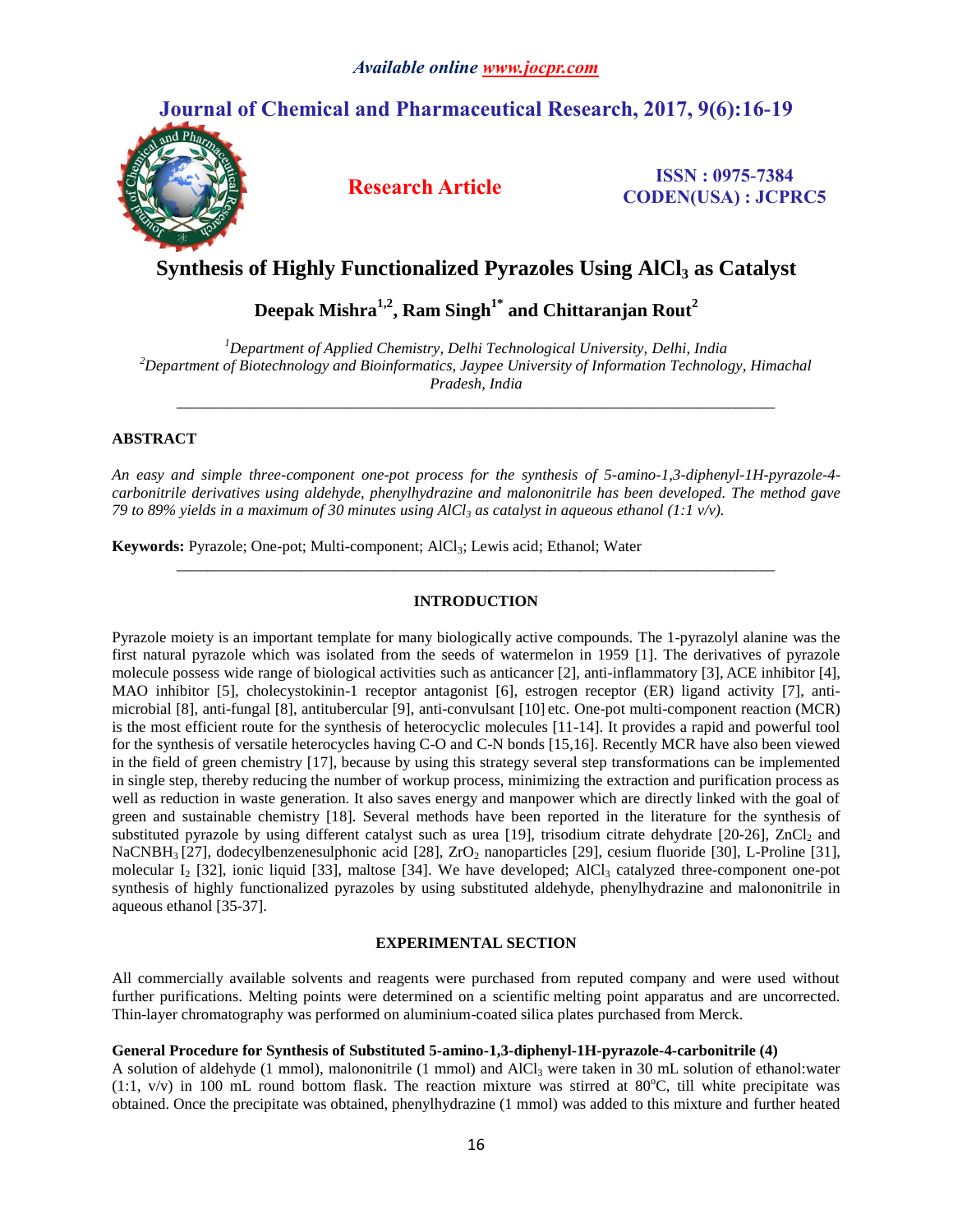the reaction mixture for appropriate time (Table 2). The progress of reaction was monitored by TLC (hexane: ethyl acetate, 7:3). After completion of reaction, the reaction mixture was diluted with ice cold water. The solid crude product was obtained which were collected by filtration, washed with water and dried under reduced pressure. The product were further recrystalize by absolute ethanol to afford the pure product.

 $\mathcal{L}_\mathcal{L} = \mathcal{L}_\mathcal{L}$ 

### **RESULTS AND DISCUSSION**

The reaction of benzaldehyde, phenylhydrazine and malononitrile gave 5-amino-1,3-diphenyl-1H-pyrazole-4 carbonitrile (4a) in 85% yield using 15 mol% AlCl<sub>3</sub> in aqueous ethanol (1:1, v/v) (Scheme 1, Table 1 entry 9, Table 2 entry 4a). A number of reactions were performed to optimize the reaction condition. The optimum result was obtained using 15 mol% AlCl<sub>3</sub> as catalyst in ethanol-water (1:1, v/v) solvent system (Table 1). The optimization of catalyst in different solvent systems is given in Table 1. We tried other Lewis acids such as  $BF_3-OE_2$  and  $ZnCl_2$ (Table 1, entry 11-14) also for the reaction which gave yield less than  $AICI<sub>3</sub>$ .



**Scheme 1: Synthesis of substituted 5-amino-1,3-diphenyl-1H-pyrazole-4-carbonitrile**

To optimize the reaction time, the reaction was performed for 1 hour with evaluation at 30 min and 45 min for the completion of reaction and yield. The yield remains constant after 30 minutes of the reaction. The reaction was performed in sequential manner. This is because; using all the reactants at one time did not give product more than 40% in all the cases. For this we first dissolve benzaldehyde (1 mmol) in ethanol-water (30 mL) and then added 15 mol% of AlCl<sub>3</sub> followed by malononitrile (1 mmol). The reaction mixture was stirred till white precipitate was obtained. To this white precipitate in the same reaction vessel, added phenylhydrazine (1 mmol) with constant stirring. After addition of all phenylhydrazine the reaction mixture was stirred at 80°C for 30 min and the progress of reaction was monitored by TLC.

| Entry          | Solvent                 | Catalyst                                  | Time (h) | % Yield |
|----------------|-------------------------|-------------------------------------------|----------|---------|
|                | <b>CH<sub>3</sub>CN</b> | 15 mol% AlCl3                             |          | 46      |
| 2              | $CH_2Cl_2$              | 15 mol% AlCl3                             |          | 43      |
| 3              | <b>THF</b>              | $15 \text{ mol}$ % AlCl <sub>3</sub>      |          | 36      |
| $\overline{4}$ | H <sub>2</sub> O        | 15 mol% AlCl <sub>3</sub>                 |          | 74      |
| 5              | EtOH                    | $10 \text{ mol}$ % AlCl <sub>3</sub>      |          | 62      |
| 6              | EtOH                    | 15 mol% AlCl <sub>3</sub>                 |          | 75      |
| 7              | EtOH                    | $20 \text{ mol}$ % AlCl <sub>3</sub>      |          | 75      |
| 8              | EtOH:H <sub>2</sub> O   | 10 mol% AlCl3                             |          | 64      |
| 9              | EtOH:H <sub>2</sub> O   | $15 \text{ mol}$ % AlCl <sub>3</sub>      |          | 85      |
| 10             | EtOH:H <sub>2</sub> O   | 20 mol% AlCl3                             |          | 85      |
| 11             | EtOH                    | 15 mol% $BF_3$ -OEt <sub>2</sub>          |          | 68      |
| 12             | EtOH:H <sub>2</sub> O   | 15 mol% BF <sub>3</sub> -OEt <sub>2</sub> |          | 72      |
| 13             | EtOH                    | 15 mol% ZnCl <sub>2</sub>                 |          | 74      |
| 14             | EtOH:H <sub>2</sub> O   | $15 \text{ mol}$ % $ZnCl2$                |          | 75      |

**Table 1: Synthesis of 5-amino-1,3-diphenyl-1H-pyrazole-4-carbonitrile (4a) under different reaction conditions**

### **CONCLUSION**

In the present work, we have developed a simple and easy method for the one-pot synthesis of 5-amino-1,3 diphenyl-1H-pyrazole-4-carbonitrile derivatives using  $AICl<sub>3</sub>$  as catalyst in environmental friendly solvent ethanolwater. The method gave 79 to 89% yields in maximum of 30 minutes. This method ensures the wide substrate scope with excellent yields and the products were isolated and purified by recrystallization.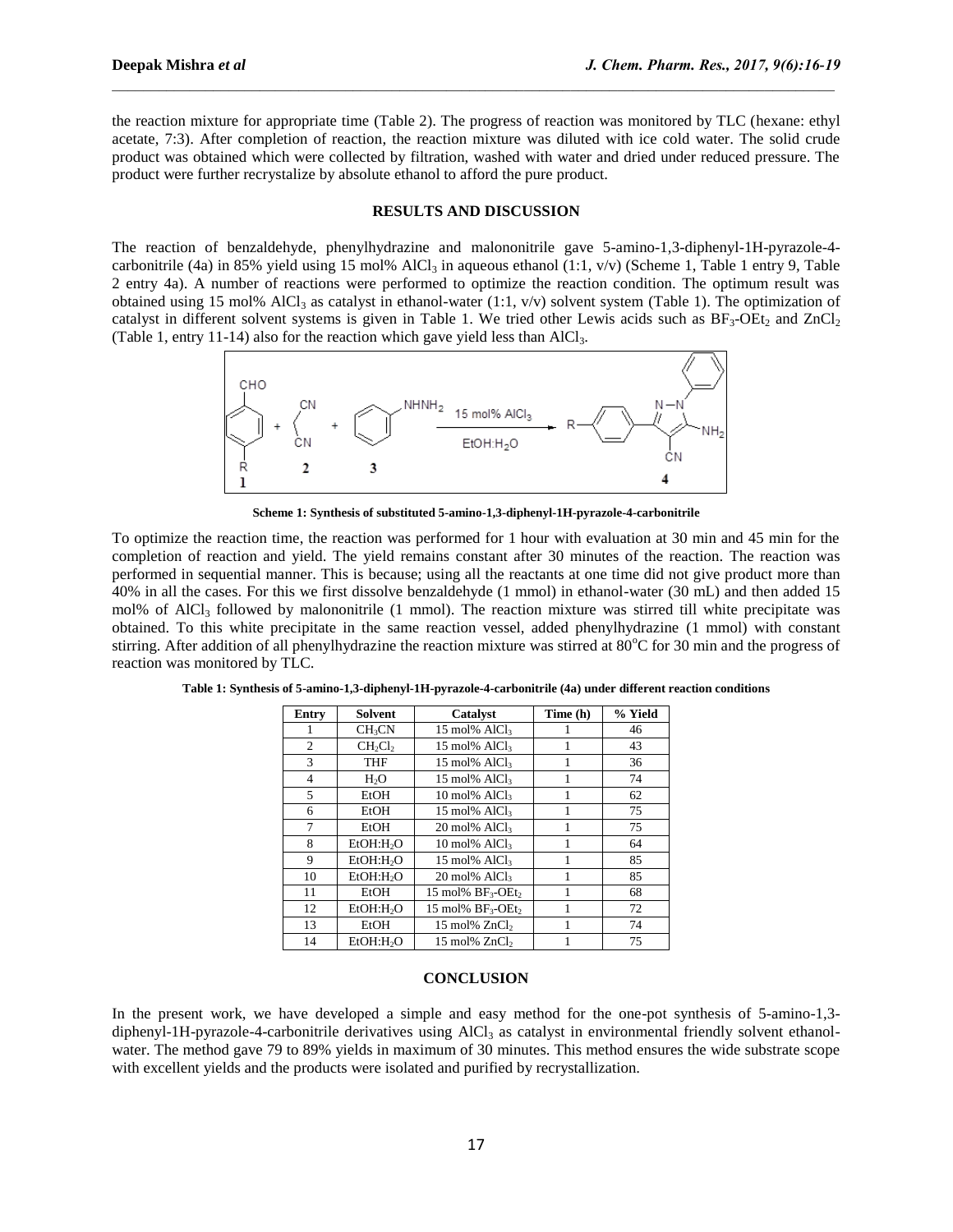| S. No. | Ar-CHO                                                  | Time (min) | %Yield | Melting point $(^{\circ}C)$ |              |
|--------|---------------------------------------------------------|------------|--------|-----------------------------|--------------|
|        |                                                         |            |        | Found                       | Lit[ref]     |
| 4a     | $C_6H_5$                                                | 30         | 85     | 161                         | 159-160 [33] |
| 4b     | $4-CIC6H4$                                              | 20         | 88     | 129                         | 128-130 [32] |
| 4c     | $4$ -CH <sub>3</sub> C6H <sub>4</sub>                   | 30         | 84     | 120                         | 117-118 [35] |
| 4d     | $4-OCH3C6H4$                                            | 30         | 83     | 110                         | 106-108 [33] |
| 4e     | $4-NO_2C_6H_4$                                          | 15         | 80     | 163                         | 164-166 [32] |
| 4f     | $3-NO_2C_6H_4$                                          | 15         | 79     | 130-131                     | 128-130 [32] |
| 4g     | $2$ -OCH <sub>3</sub> C <sub>6</sub> H <sub>4</sub>     | 25         | 85     | 130                         | 130-132 [33] |
| 4h     | $3$ -CNC $_6$ H <sub>4</sub>                            | 20         | 83     | 156                         | 158-160 [32] |
| 4i     | $2$ -OHC6H <sub>4</sub>                                 | 30         | 89     | 159                         | 160-162 [32] |
| 4j     | $3,4$ -diOCH <sub>3</sub> C <sub>6</sub> H <sub>3</sub> | 30         | 84     | 120-122                     | 120-123 [32] |

**Table 2: Derivatives of 5-amino-1,3-diphenyl-1H-pyrazole-4-carbonitrile (4) synthesized**

 $\mathcal{L}_\mathcal{L} = \mathcal{L}_\mathcal{L}$ 

### **ACKNOWLEDGEMENTS**

DM is thankful to University Grant Commission, Delhi for fellowship through CSIR-NET (JRF) examination.

### **REFERENCES**

- [1] T Eicher; S Hauptmann. The Chemistry of Heterocycles: Structure, Reactions, Synthesis and Applications. 2 nd edition, Wiley-VCH, New York, **2003**.
- [2] S Cankara Pirol; B Çaliskan; I Durmaz; R Atalay; E Banoglu. *Eur J Med Chem*. **2014**, 87, 140-149.
- [3] AK Tewari; VP Singh; P Yadav; G Gupta; A Singh; RK Goel. *Bioorg Chem*. **2014**, 56, 8-15.
- [4] M Bonesi; MR Loizzo; GA Statti; S Michel; F Tillequin; F Menichini. *Bioorg Med Chem Lett*. **2010**, 20, 1990-1993.
- [5] N Gökhan-Kelekçi; S Yabanoglu; E Küpeli; U Salgin; O Ozgen; G Uçar. *Bioorg Med Chem*. **2007**, 15, 5775-5786.
- [6] L Gomez; MD Hack; K McClure; C Sehon; L Huang; M Morton. *Bioorg Med Chem Lett*. **2007**, 17, 6493- 6498.
- [7] F Naoum; KM Kasiotis; P Magiatis; SA Haroutounian. *Molecules.* **2007**, 12, 1259-1273.
- [8] S Bondock; W Fadaly; MA Metwally. *Eur J Med Chem.* **2010**, 45, 3692-3701.
- [9] HK Maurya; R Verma; S Alam; S Pandey; V Pathak, S Sharma. *Bioorg Med Chem Lett*. **2013**, 23, 5844- 5849.
- [10] M Abdel-Aziz; Abuo-Rahma Gel-D; AA Hassan. *Eur J Med Chem*. **2009**, 44, 3480-3487.
- [11] E Ruijter; R Scheffelaar; RVA Orru. *Angew Chem Int Ed.* **2011***,* 50*,* 6234 -6246.
- [12] R Singh; G Bhasin; Geetanjali; R Srivastava. *J Chem Pharm Res.* **2014**, 6, 776-781.
- [13] R Mamgain; R Singh; DS Rawat. *J Heterocycl Chem.* **2009**, 46, 69-73.
- [14] S Brauch; SS van Berkela; B Westermann. *Chem Soc Rev.* **2013**, 42, 4948-4962.
- [15] B Jiang; T Rajale; W Wever; SJ Tu; GG Li. *Chem Asian J.* **2010**, 5, 2318-2335.
- [16] P Slobbe; E Ruijter; RVA Orru. *Med Chem Commun*. **2012**, 3, 1189.
- [17] CC Răzvan; R Eelco; VAO Romano. *Green Chem*. **2014**, 16, 2958-2975.
- [18] JM Khurana; A Chaudhary; A Lumb; B Nand. *Green Chem.* **2012**, 14, 2321-2327.
- [19] G Brahmachari; B Banerjee. *Current Green Chem.* **2015**, 2, 274-305.
- [20] V Srinivas; M Koketsu. *Tetrahedron*, **2013**, 69, 8025-8033.
- [21] UMV Basavanag; AD Santos; LE Kaim; RG Montano; L Grimaud. *Angew Chem Int Ed.* **2013**, 52, 7194- 7197.
- [22] AK Verma; SKR Kotla; D Choudhary; M Patel; RK Tiwari. *J Org Chem*. **2013**, 78, 4386-4401.
- [23] MS Singh; S Chowdhury. *RSC Adv*. **2012**, 2, 4547-4592.
- [24] C Mukhopadhyay; PK Tapaswi; MGB Drew. *Tetrahedron Lett*. **2010**, 51, 3944-3950.
- [25] K Kumaravel; G Vasuki. *Curr Org Chem.* **2009**, 13, 1820-1841.
- [26] D Prasad; M Nath. *J Heterocycl Chem.* **2012**, 49, 628-633.
- [27] W Li; R Ruzi; K Ablajan; Z Ghalipt. *Tetrahedron*. **2017**, 73, 164-171.
- [28] G Brahmachari; B Banerjee. *Asian J Org Chem*. **2016**, 5, 271-286.
- [29] S Palle; J Vantikommu; R Redamala; M Khagga. *J Applicable Chem*. **2015**, 4, 1190-1196.
- [30] P Mukherjee; S Paul; AR Das. *New J Chem*. **2015**, 39, 9480-9486.